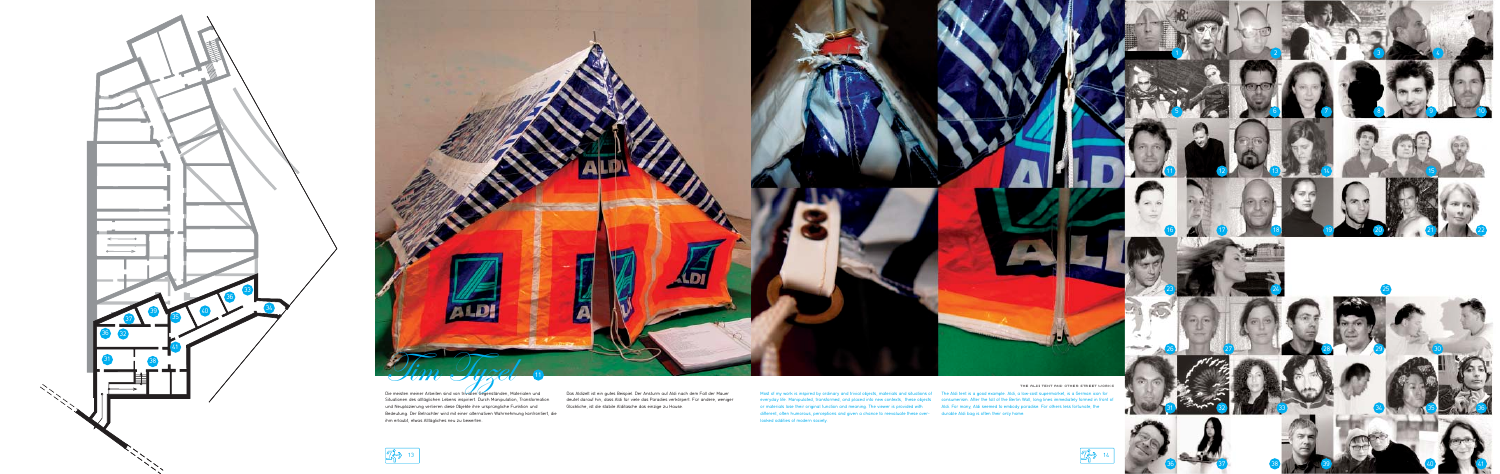## **GAME OVER**

 $\hat{u}_m$  Oleun Hean

Ein Performer spielt Tischtennis und spielt mit einer Blume. Wenn das Videospiel auf der Leinwand beginnt, ahmt er das Avatar des Programmes nach. (Das Avatar selbst wird hier simuliert). Während der Künstler in seiner Nachahmung der virtuellen Welt das Publikum zum Lachen bringen soll, wollte ich durch diese Arbeit die Kanäle der Kommunikation erweitern.

A performer plays a table tennis and plays with a flower. As a video game starts on screen, he follows and mimics the avatar on the program.(The avatar here is simulated himself). While the way the artist mimics a virtual world that looks funny to viewers, I intended through the work to diversify communication channels to send messages.

Durch meine Videokunst und meinen Körper möchte ich ein GESPRÄCH zwischen dem Sichtbaren und dem Unsichtbaren erzeugen, die uns beide ständig umgeben. Zur Zeit: Co-Directorin des 10th Art Performance International Congress in Seoul Ausbildung 2003 Ecole ICART- Projet Culture et Curatorship , Paris 1990-1994. Kunststudium an der Universität von Sung Shin, Korea.

Kim Haun Scott

Kunstprojekte (Auswahl) 2003. "PERFORMANCE 17DAYS - Anti War-Iraq", Paris; "VELO", Nature Performance, Poitier, Frankreich; 2002 "PLANT", Installation, Kunstfestival in Poitier, Frankreich; 2001 "ATTACK TO THE WALL", Performance + Painting, Poitier, Frankreich; "CONVERSATION WITH ART", Publikation, Seoul, Korea; 2000 Art Director + Kuratorin "KOREA-VIETNAM FOR WORLD PEACE", Seoul, Korea

Through my video art and my body, I want to create a CONVERSATION between the visible and the invisible that always lives with us. Now : Co-Director of 10th Art Performance International Congress in Seoul Education 2003 Ecole ICART- Projet Culture et Curatorship, Paris, France 1990-1994. Studied at the University of SungShin (Fine Art), Korea. Art projects (selection) 2003. "PERFORMANCE 17DAYS - Anti War-Iraq", Paris, France; "VELO", Nature Performance, Poitier France; 2002 "PLANT", Installation, Art Festival in Poitier, France; 2001 "ATTACK TO THE WALL", Performance + Painting, Poitier, France; "CONVERSATION WITH ART", Publication, Seoul, Korea; 2000 Art Director + Curator "KOREA-VIETNAM FOR WORLD

PEACE", Seoul, Korea



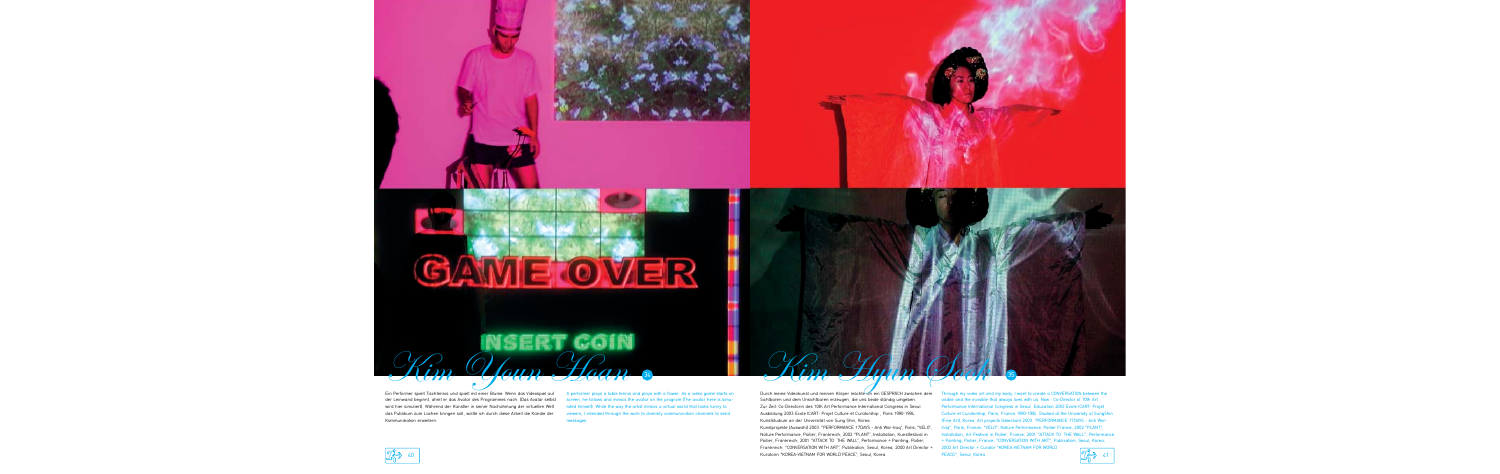



Für uns ist das Paradies ein Olymp, besiedelt von den Göttern der Kultur. Dieser Himmel ist wegen der geistigen of Siese Seiner Einwohner für uns unzugänglich. Wie Buddha haben sie sich durch ihre künstlerischen Grosstaten Grosstaten das ewige Glück verdient. Wir sind jung und stark, wir sind begabte Künstler – Agenten des Para-Für uns ist das Paradies ein Olymp, besiedelt von den Göttern der Kultur. Dieser Himmel ist wegen der geistidieses auf der Erde – wir haben die Ambition, uns in ihre friedlichen Glückseligkeit zu drängen. Doch da wir keinen wirklichen Platz finden. Deshalb müssen wir die Götter aus dem Paradies verjagen. Sie sind dort alle gen Grösse seiner Einwohner für uns unzugänglich. Wie Buddha haben sie sich durch ihre künstlerischen z.T. noch weltliche Kreaturen sind, frustriert uns, dass wir unter den Einwohnern des himmlischen Olymps viel zu lange gewesen. Es ist an der Zeit, sie ihrer göttlichen Autorität zu berauben.

We consider paradise as an Olympus, inhabited by the Gods of culture. This heaven is inaccessible due to the<br>greatness of its inhabitants. Like Buddna, they have earned eternal bliss through their artistic explots. We are<br> greatness of its inhabitants. Like Buddha, they have earned eternal bliss through their artistic exploits. We are tranquil bliss as equals. But, as partially worldly creatures, we are frustrated by the absence of our real place We consider paradise as an Olympus, inhabited by the Gods of culture. This heaven is inaccessible due to the among the inhabitants of heaven-Olympus. This is why we have to expel the Gods from Paradise. They have young, strong and talented artists – agents of Paradise on Earth – we have the ambition to burst into their been there too long. It is time to usurp their divine authority.

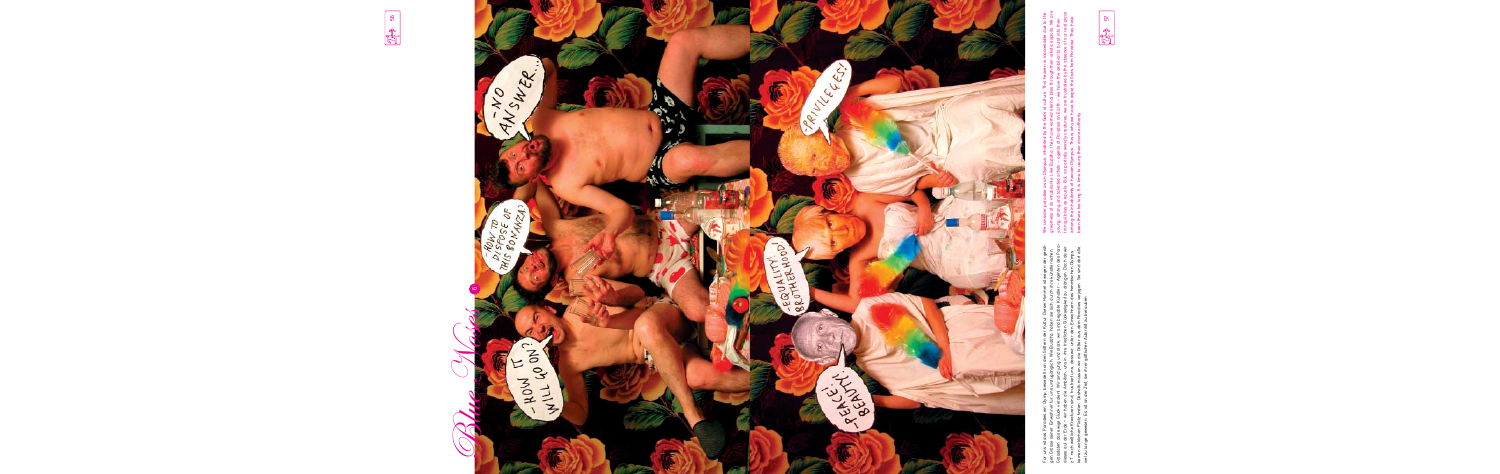

Adolf Hitler hat Selbstmord begangen. Er hat für seine Taten nie gebüt oder um Vergebung gebeten.<br>Ich schlüpfe in seine Rolle, um stellvertretend für ihn um Vergebung zu bitten.

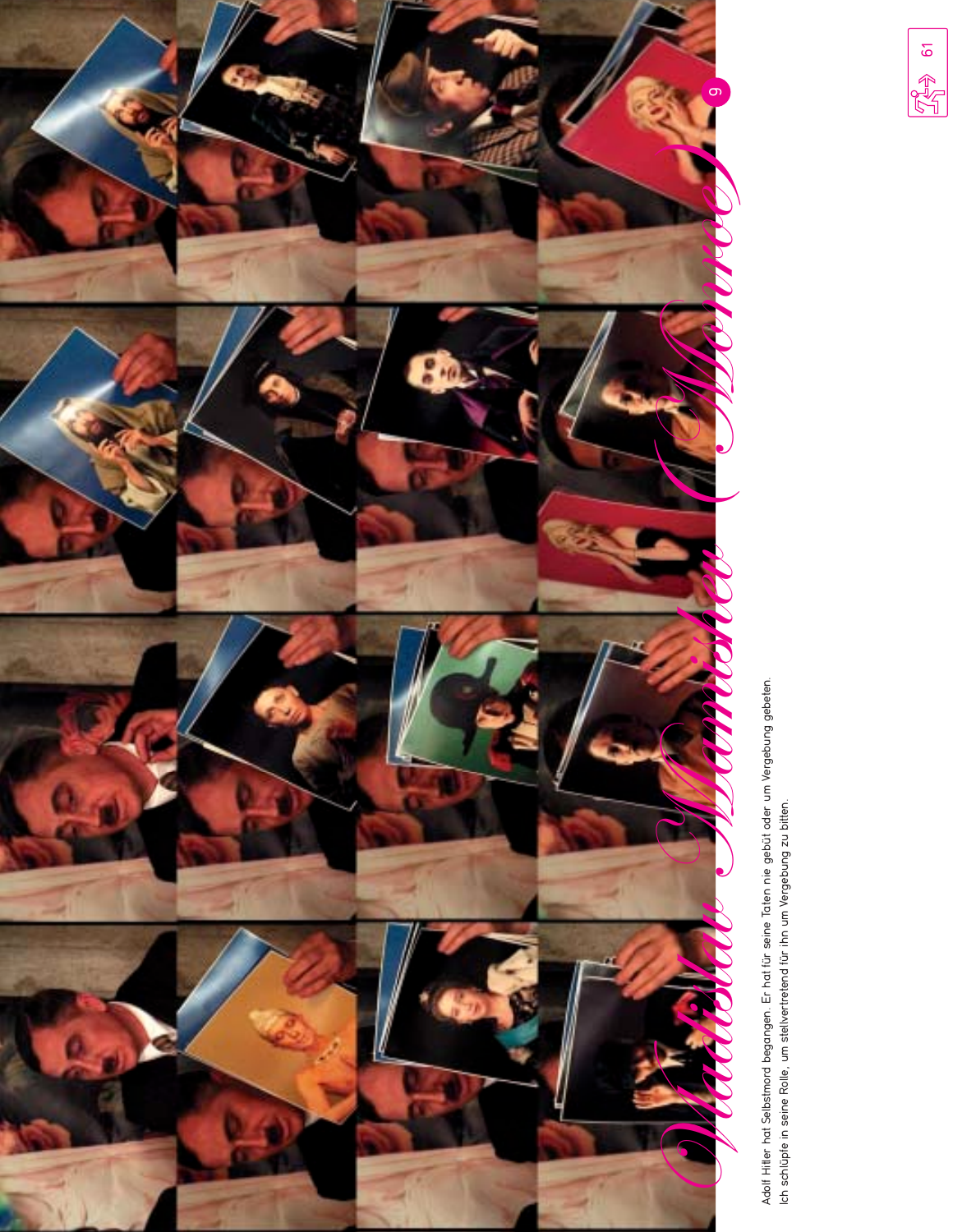

c-base reconsruction project4: fundstätte 423/UA (decc c17) bergungsobject: cryogener plasmaverteiler (artefact c17/1) vorläufiger forschungsbericht nach 903 ctunden reconstructioneering artefactbeschreibung: artefact c17/1 diente der generierung von cryoplasma im subcelvin-bereich und stellt als cühlungseinheit die reduction der interface-entropie zwischen antrieb (mino-reactor) und hauptenergiespeicher (möbiusband-accumulator=mba) der raumstation c-base sicher. reconstruiert wurden die verteilerzugänge zum mba nud die condensatormodule, in denen die convertierung der energie vorgenommen wurde.

In 1995, the remains of a 4.5 billion year old space-station were recovered below Berlin-Mitte. Its story, however, starts in the remote future as it crashed to earth during time travel and got stuck in the past. After a strange artifact with the inscription 'c-base project - be future compatible' was discovered, a constantly expanding reconstruction team was established. Including all ages, genders, races and social situations the crew is working on 2D and 3D design and includes on Open Source, programming languages. Moreover, they organize expipitions, performances, events and parties.

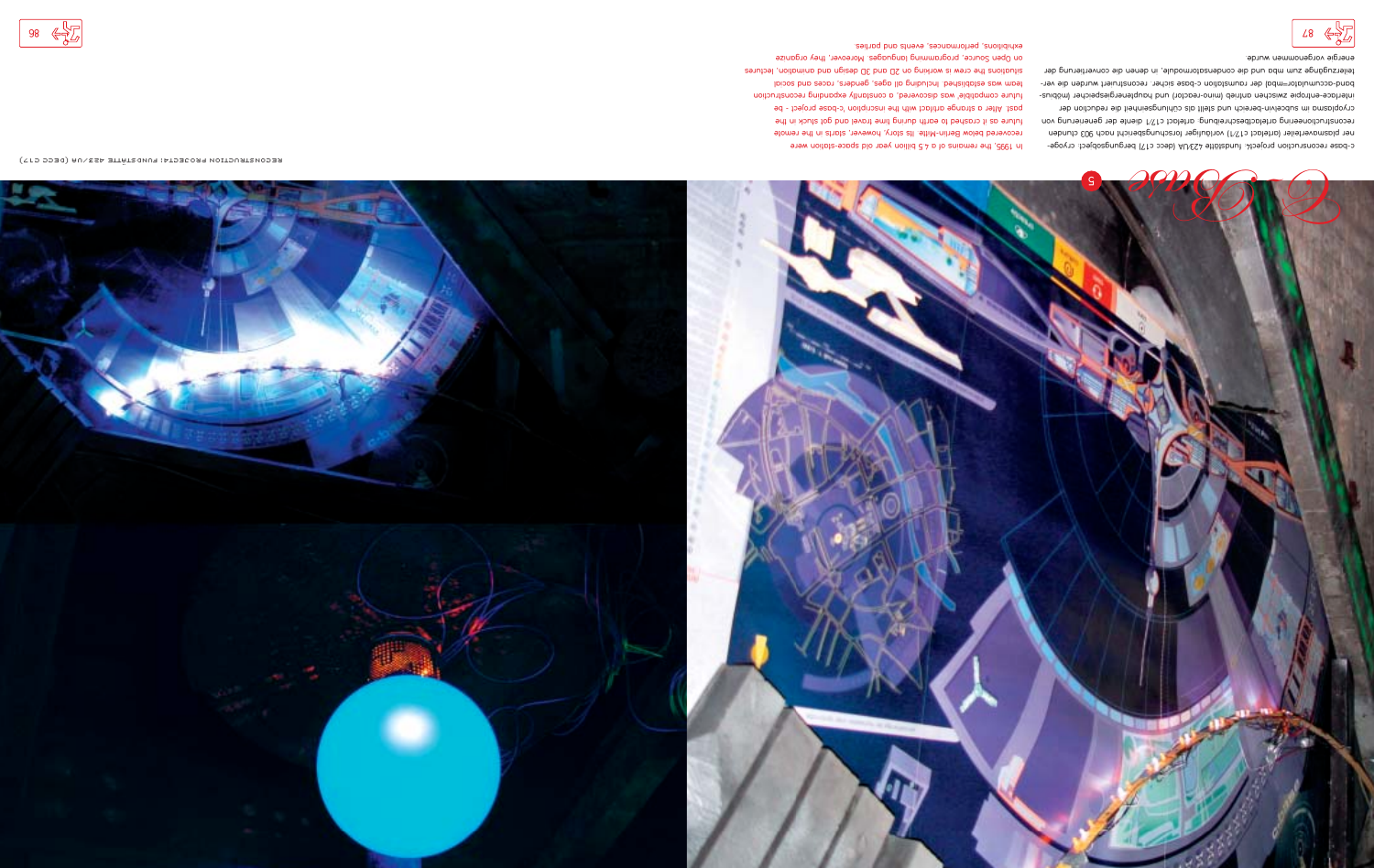



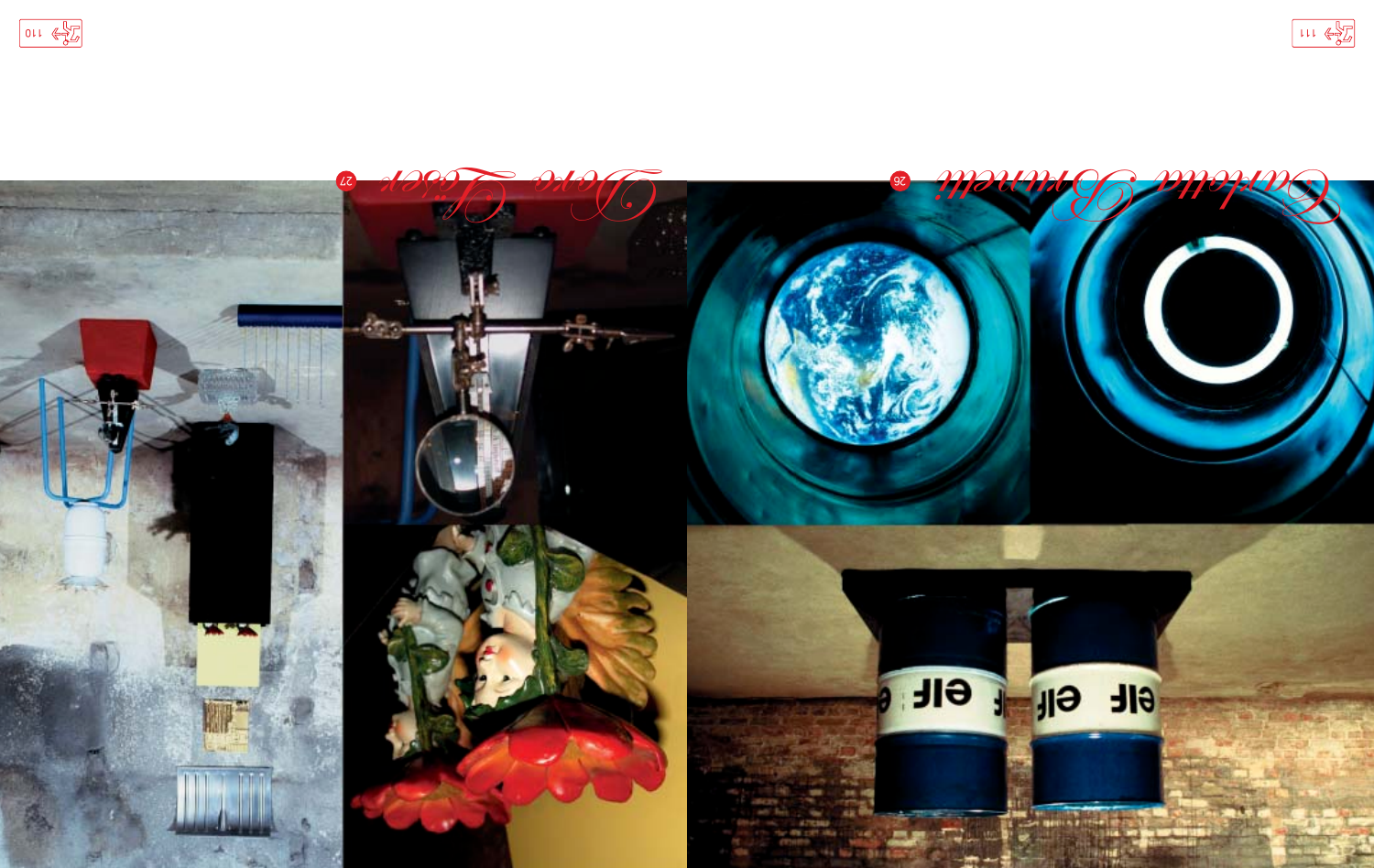



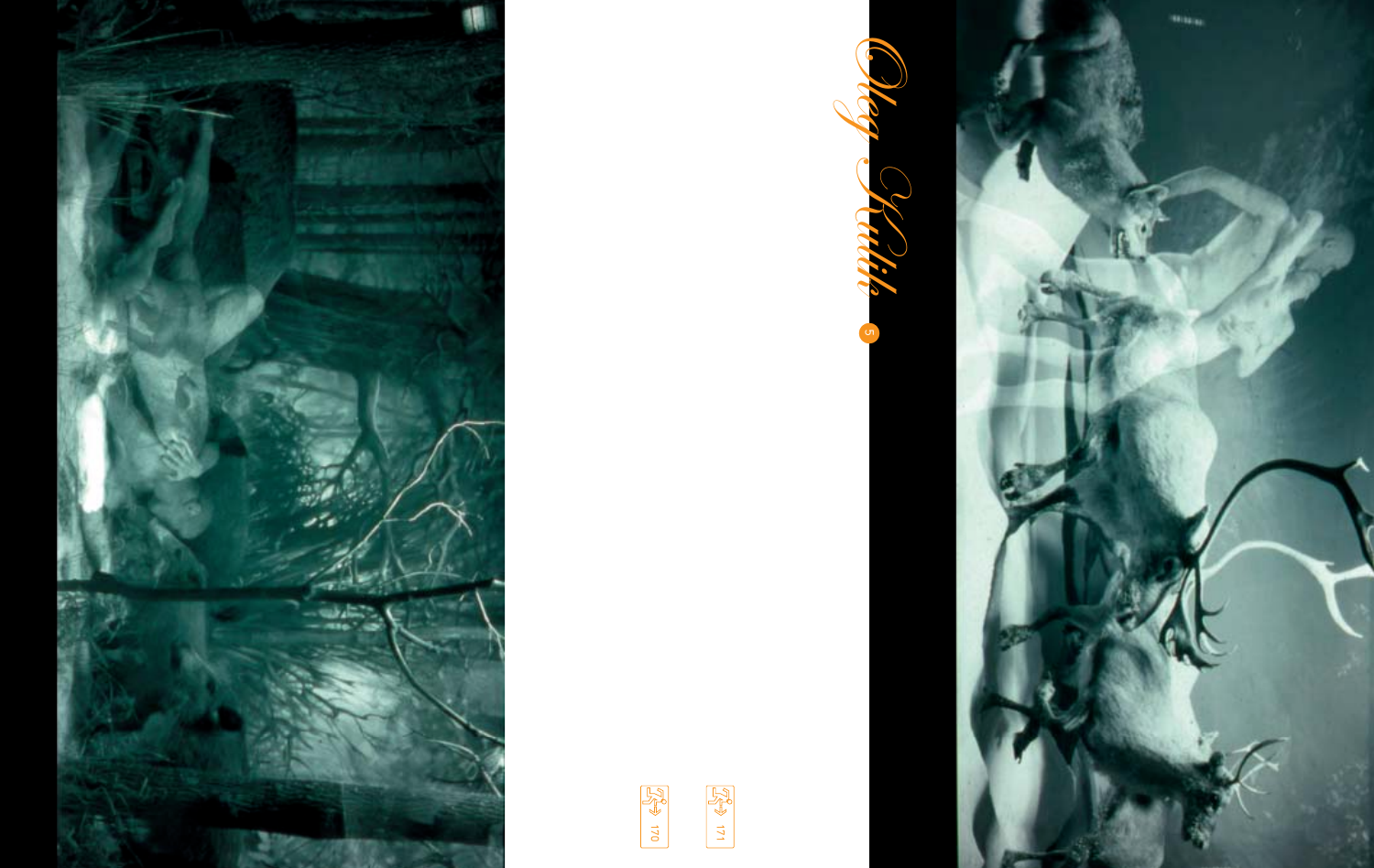





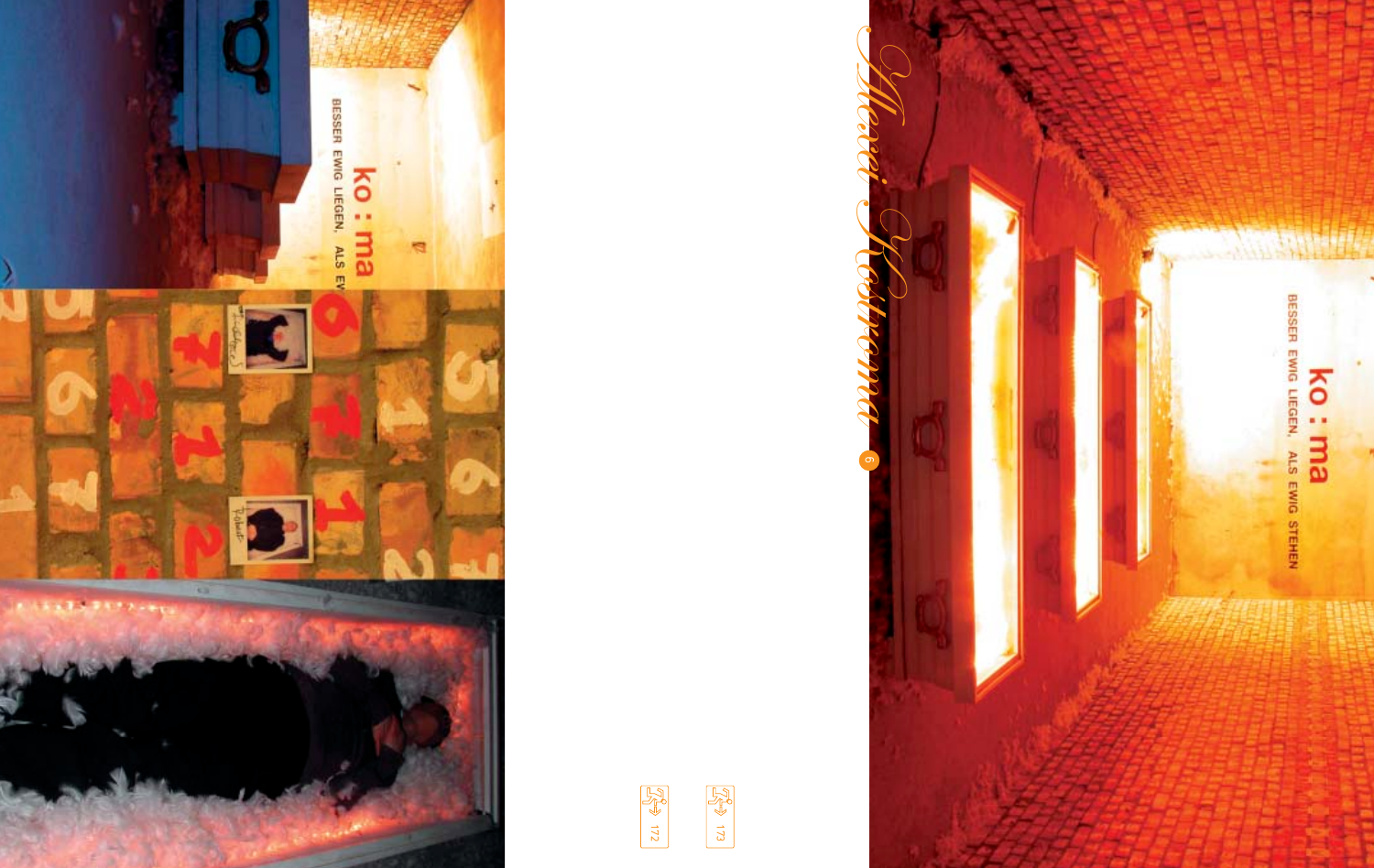

**SWOW** 

**SWOW**